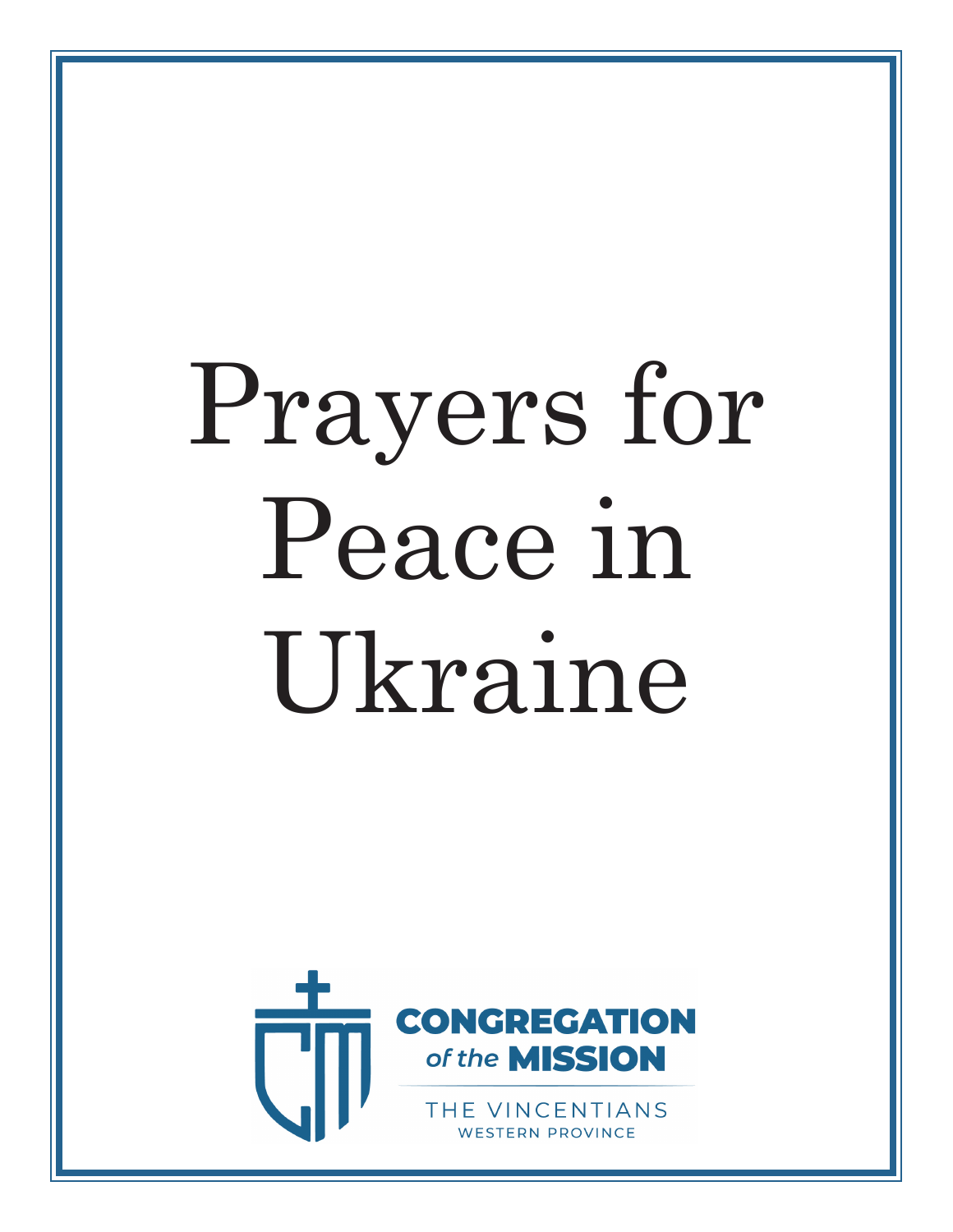# **Prayers for Peace in Ukraine**

The following prayers, written by confreres, the popes, and other religious believers, are offered for your personal use as well as ministry among the People of God.

## **Prayer for the People of Ukraine**

*Tom Hinni, C.M.* 

God of infinite mercy, with grateful hearts we pray to you today for peace.

You offer to us your peace continually and constantly remind us that peacemakers are blessed "for they shall be called children of God."

May your voice resound in the hearts of all, as you call us to follow the path of reconciliation and peace and to be merciful as you are merciful.

We pray to you for the people of Ukraine who are experiencing conflict and death.

Grant eternal rest to the dead and quick recovery to the wounded. We pray through Christ our Lord. Amen.

Mary, Queen of Peace, pray for us!

#### **Prayer for Peace in Ukraine**

*Paul Golden, C.M.* 

Jesus, you said to the Apostles and to us: "Peace I leave you, my peace I give you." We beg you to look with mercy and compassion on us, the sons of St. Vincent, as we stand in need again for peace in our troubled world. We pray for a quick end to the war in Ukraine. We pray for the dead, the injured, and displaced. We pray for those bearing arms who may or may not understand the purpose of such a war. We ask you, Prince of Peace, to assist our world leaders to find a resolution for this violence. We pray this through the intercession of your Blessed Mother, the Queen of Peace. Amen.

# **Prayer for Peace in Ukraine**

*Pope Francis (2022)* 

I ask you to pray the Our Father for peace in Ukraine, now and throughout this Day.

Let us ask the Lord to grant that the country may grow in the spirit of brotherhood, and that all hurts, fears and divisions will be overcome.

We have spoken about the Holocaust. But let us think too that in Ukraine millions of people were killed [1932-1933].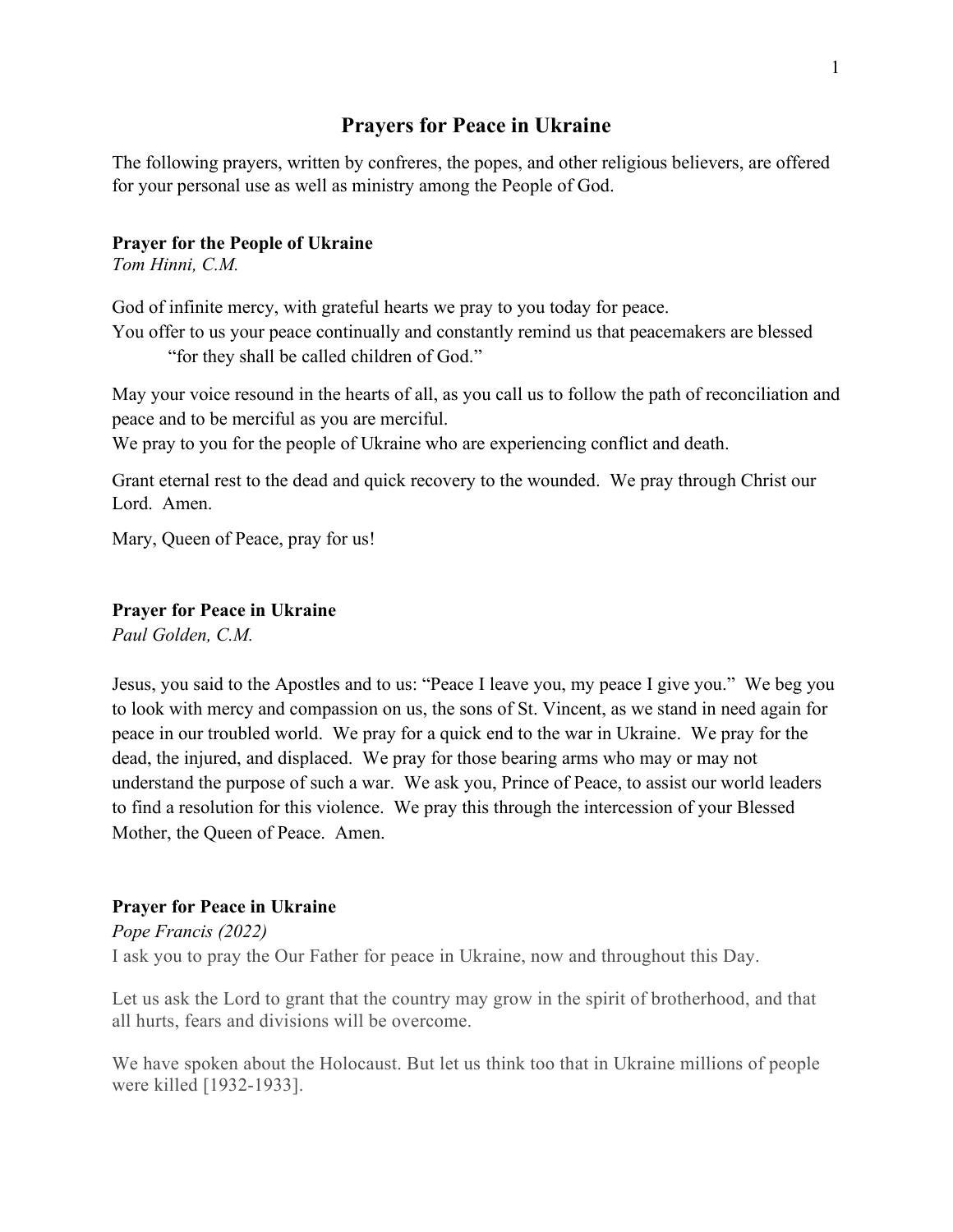They are a people who have suffered; they have suffered from hunger, suffered from much brutality and they deserve peace.

May the prayers and supplications that today rise up to heaven touch the minds and hearts of world leaders, so that dialogue may prevail and the common good be placed ahead of partisan interests.

Please, no more war.

<https://www.americamagazine.org/faith/2022/01/26/pope-francis-peace-prayer-ukraine-242284>

# **Prayer for Peace**

*Pope Francis (2014)* 

We have tried so many times and over so many years to resolve our conflicts by our own powers and by the force of our arms. How many moments of hostility and darkness have we experienced; how much blood has been shed; how many lives have been shattered; how many hopes have been buried… But our efforts have been in vain.

Now, Lord, come to our aid! Grant us peace, teach us peace; guide our steps in the way of peace. Open our eyes and our hearts and give us the courage to say: "Never again war!"; "With war everything is lost". Instill in our hearts the courage to take concrete steps to achieve peace.

Lord, God of Abraham, God of the Prophets, God of Love, you created us, and you call us to live as brothers and sisters. Give us the strength daily to be instruments of peace; enable us to see everyone who crosses our path as our brother or sister. Make us sensitive to the plea of our citizens who entreat us to turn our weapons of war into implements of peace, our trepidation into confident trust, and our quarreling into forgiveness.

Keep alive within us the flame of hope, so that with patience and perseverance we may opt for dialogue and reconciliation. In this way may peace triumph at last, and may the words "division", "hatred" and "war" be banished from the heart of every man and woman. Lord, defuse the violence of our tongues and our hands. Renew our hearts and minds, so that the word which always brings us together will be "brother", and our way of life will always be that of: Shalom,

Peace, Salaam!

Amen.

[https://www.vatican.va/content/francesco/en/prayers/documents/papa](https://www.vatican.va/content/francesco/en/prayers/documents/papa-francesco_preghiere_20140608_invocazione-pace.html)[francesco\\_preghiere\\_20140608\\_invocazione-pace.html](https://www.vatican.va/content/francesco/en/prayers/documents/papa-francesco_preghiere_20140608_invocazione-pace.html)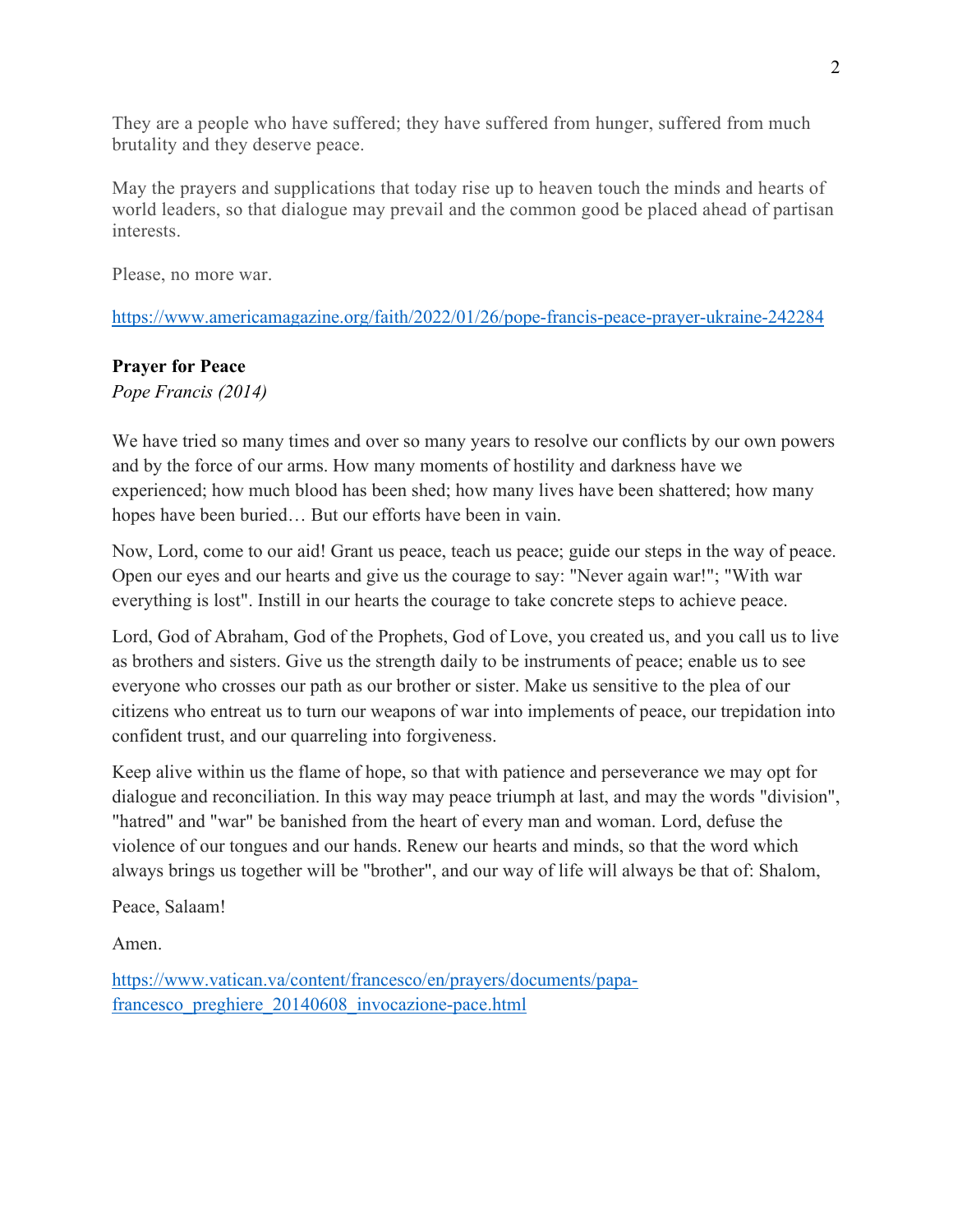#### **A Prayer to the Creator**

*Pope Francis (2020) Encyclical Letter, Fratelli Tutii, On Fraternity and Social Friendship* 

Lord, Father of our human family, you created all human beings equal in dignity: pour forth into our hearts a fraternal spirit and inspire in us a dream of renewed encounter, dialogue, justice and peace. Move us to create healthier societies and a more dignified world, a world without hunger, poverty, violence and war.

May our hearts be open to all the peoples and nations of the earth. May we recognize the goodness and beauty that you have sown in each of us, and thus forge bonds of unity, common projects, and shared dreams. Amen.

## **Prayers for Ukraine**

*National Council of Churches* 

Gracious and Merciful God,

We pray today for the Ukrainian people and ask for Your intervention in this senseless war levied against them by Russia. We pray, O God, for protection and that there would be peace. We pray for restoration and renewed hope. We pray for the families, especially, the children living through the horrors of war and all the upheaval and tribulation it brings. We also pray for those protesting in Russia against these violent acts by their government. We ask that You protect, cover and keep these protesters as they put their bodies on the line in the name of what is just and righteous. We pray for the entire world community, including the leaders in our own country. Give them wisdom and ingenuity to respond in ways that ends this war and moves us all to a world where Your peace abides. Hear the cries of Your people, O God.

Lord, have mercy. Christ, have mercy. Amen.

<https://nationalcouncilofchurches.us/prayers-for-ukraine/>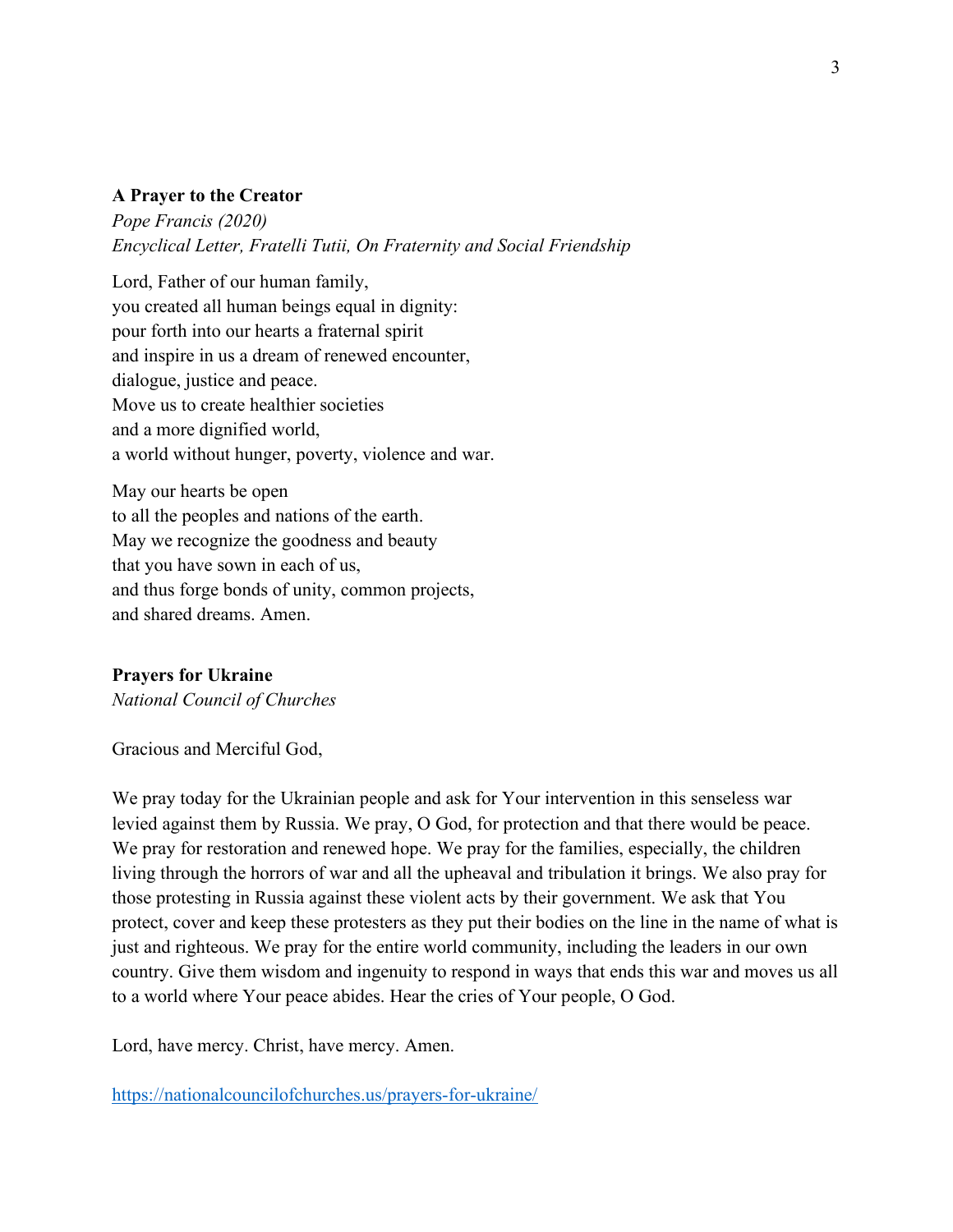# **Anglican Prayers for Ukraine and Peace**

God of timelessness, From chaos and disorder you brought forth the beauty of creation; From the chaos of war and violence Bring forth the beauty of peace. God of compassion You saw the humanity of the outcast and the stranger; Help us to see the evils of our hatreds and suspicions and to turn them into the embrace of your Beloved Community. God of peace, Through your love on the cross You overcame the power of violence and death; Turn us away from the love of power That we may transform a warring world through the power of your love. Amen. *– The Rt. Rev Mark Edington, Bishop of the Convocation of Episcopal Churches in Europe*

God of peace and justice, We pray for the people of Ukraine today. We pray for peace and the laying down of weapons. We pray for all those who fear for tomorrow, that your Spirit of comfort would draw near to them. We pray for those with power over war or peace, for wisdom, discernment, and compassion to guide their decisions. Above all, we pray for all your precious children, at risk and in fear, that you would hold and protect them. We pray in the name of Jeus, the Prince of Peace. Amen. *Archbishop Justin Welby and Archbishop Stephen Cottrell* 

<https://dioceseofnewark.org/content/prayers-ukraine-and-peace>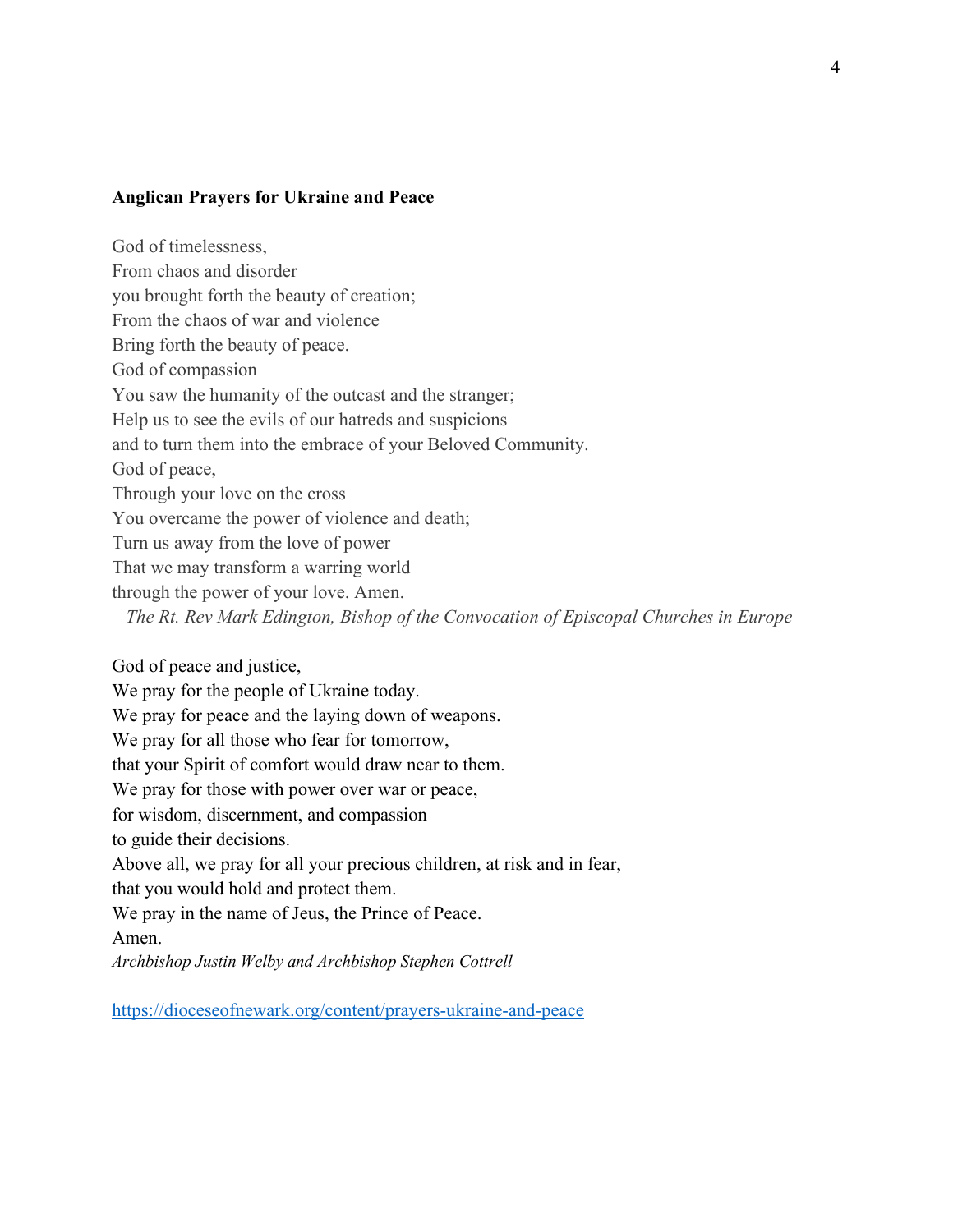#### **A Jewish Prayer of Peace for the People of Ukraine**

*Rabbi Naomi Levy*

God, Our hearts are with all the people of Ukraine, Its president, Volodymyr Zelensky, And with our Jewish brothers and sisters in Ukraine 200,000 souls Who crouch in fear As the sound of sirens and bombs pierces the air. Synagogues once filled with songs of celebration Have become makeshift shelters. Echoes of the Holocaust reverberate, The memory of the one and a half million Martyred Ukrainian Jews. God, we pray that the panic in the streets of Ukraine Will give way to the sound of children playing, And the sound of sirens will give way to songs of hope. We pray that the world community will unite And cause the Russian army to retreat. We pray for no more violence Or bloodshed And we pray that diplomacy Will be the path to peace. Hear our prayers, God, Hear the prayers of the mothers and fathers, the prayers of the children longing for safety. God, our Shelter, Bring peace. Let it rain down from the heavens like a mighty storm. Let it wash away all hatred and bloodshed. Peace, God. Please, God. Amen. <https://www.rabbinicalassembly.org/story/prayers-ukraine>

#### **Prayer for Peace in Our Communities**

*Jane Deren*

How long, O Lord, how long? How long must we see the others as enemy, as someone whose life is less than our own, rather than as brother or sister?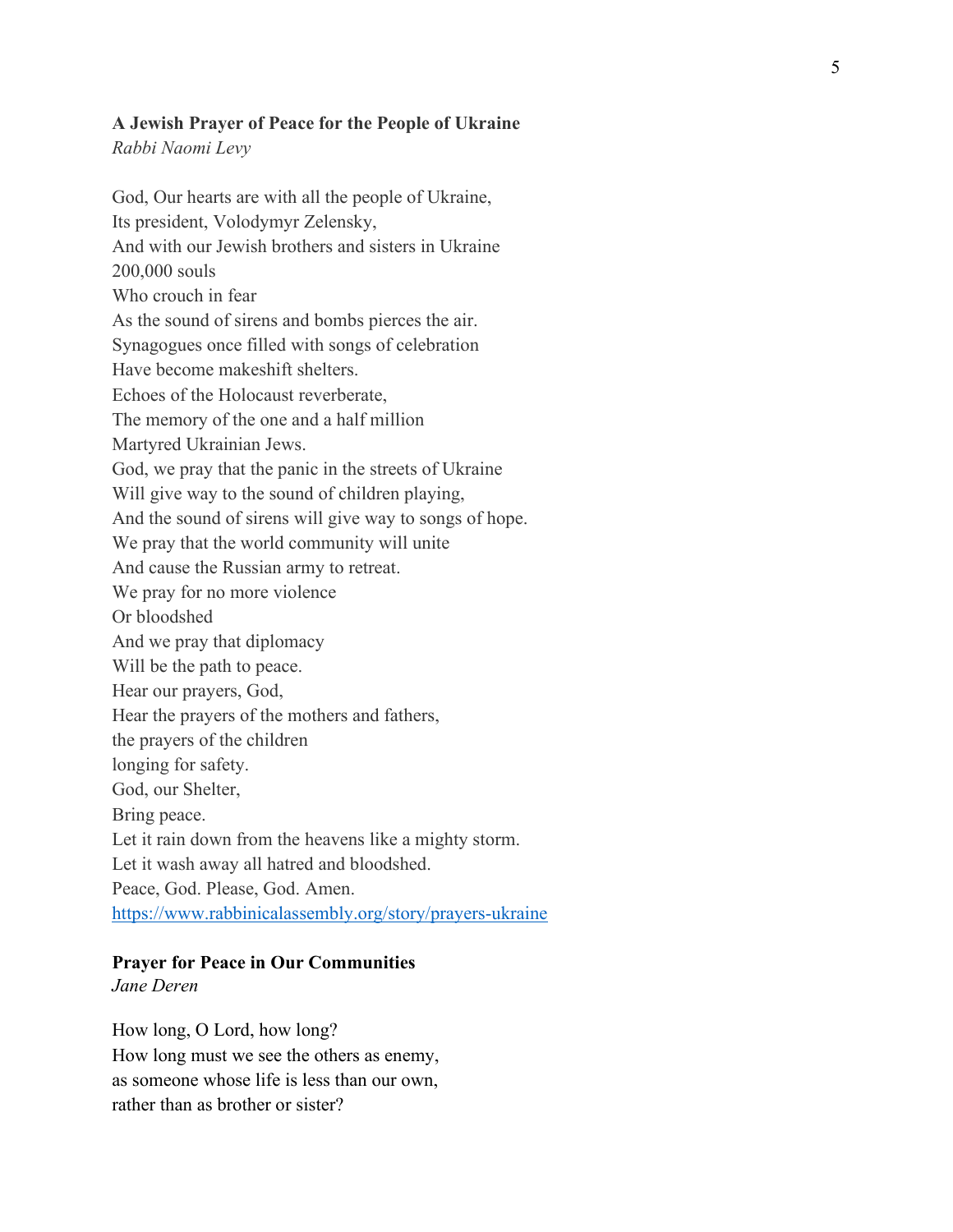How long, O Lord, how long Will we allow wounds to fester rather than applying the healing balm of recognition of pain and suffering, of deep and authentic reconciliation?

We have much to learn, and little time. Move us from old ideas of who "the other" may be, move us to look with new eyes to see the entangled roots of violence, to see the humanity behind the anger.

O God of peace, hear our cries. Forgive us, open our minds and hearts. Give us your mercy so we may bring an end to this seemingly endless violence.

In your ways are peace; may we all hasten to follow your call to become peacemakers in the here and now. Amen.

#### **Prayer for Peace**

*St. John XXIII* 

Lord Jesus Christ, who are called the Prince of Peace, who are yourself our peace and reconciliation, who so often said, "Peace to you," grant us peace. Make all men and women witnesses of truth, justice, and brotherly love. Banish from their hearts whatever might endanger peace. Enlighten our rulers that they may guarantee and defend the great gift of peace. May all peoples of the earth becomes as brothers and sisters. May longed-for peace blossom forth and reign always over us all.

Amen.

<https://www.usccb.org/prayers/pope-francis-prayer-peace>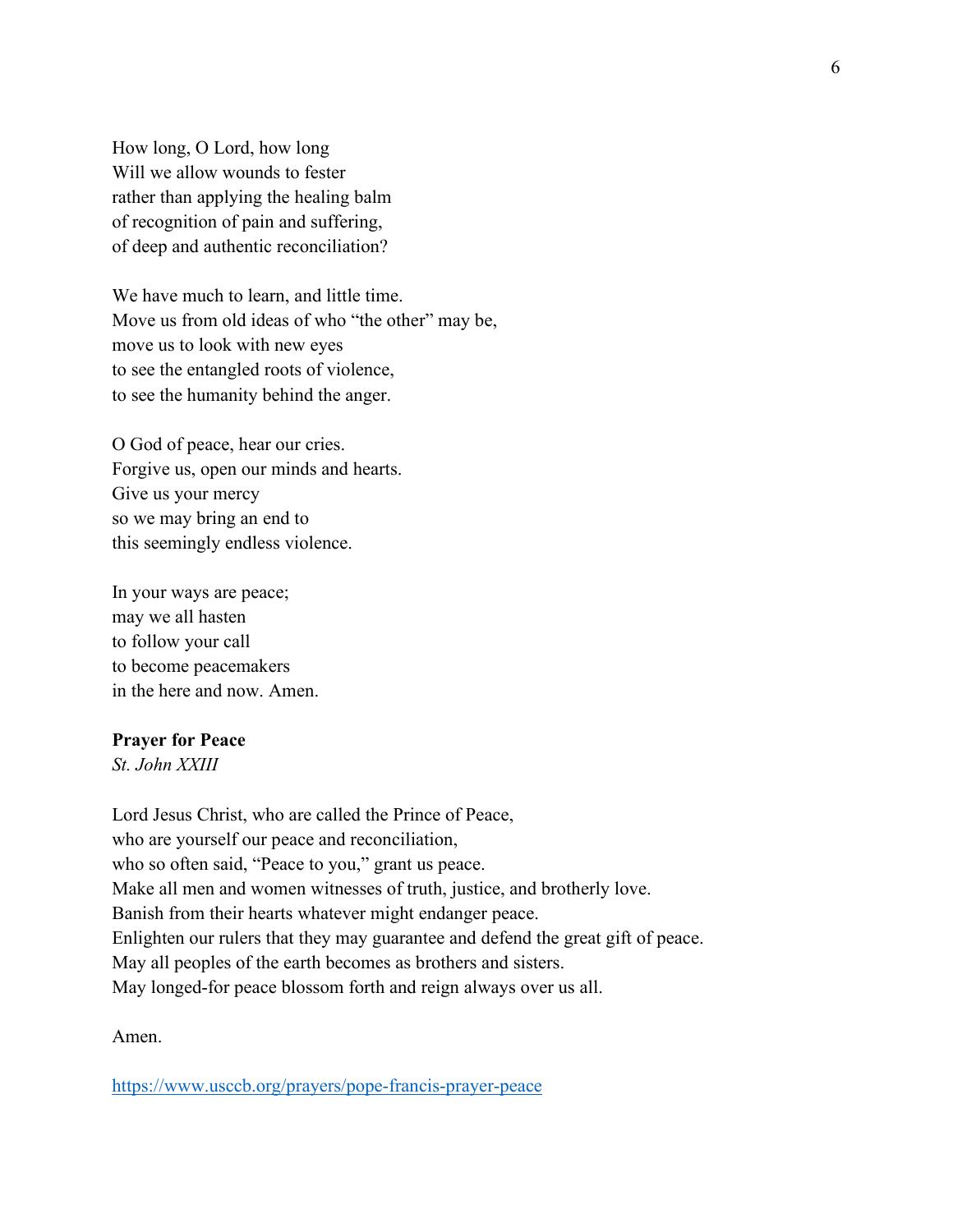# **Intercessory Prayers for Peace in Ukraine**

*Lutheran World Federation*

God, strengthen, encourage, embolden, comfort, protect, the people of Ukraine. Establish a just peace, O God, not any peace, but a just peace. [Brief silence]

God, Lover of justice, establish justice. Speak out of the pillar of cloud, let your voice shake the contorted and selfish foundations of human plans. Avenge wrongdoing. [Brief silence]

God, Mighty Ruler, shelter the civilian population that is now being bombed. Avenge wrongdoing. [Brief silence]

Preserve us from the whims and ambitions of the powerful of this world and lead them to recognize their limits that they may find ways towards peace and put an end to the loss of life and the senselessness of war. [Brief silence]

Establish justice, O God, in other war-torn countries: Myanmar / Syria / Ethiopia and the Tigray region / Yemen / Armenia / South Sudan. Free us from the hardships of war. [Brief silence]

"Seek peace and pursue it" (Psalm 34:14) Open the hearts of those in the West, caught as we are in the web of our own self economic interests, making our governments often unable to boldly confront evil. Guide those with responsibility in our governments. [Brief silence]

Forgive our bias when we uphold a western narrative concerning refugees. Forgive us when some nationalities are profiled and blocked at the border as they flee Ukraine. All are victims and we are all one human family. Turn us around, O God, towards one another. [Brief silence]

Soften the hearts of those who have hardened them and let us return to the knowledge of your wisdom. Give us courage to respond to the cry of the church and people in Ukraine. [Brief silence]

Protect and embolden those in Ukraine resisting the invasion. Guide them. Guide and safeguard the government and President Zelensky. [Brief silence]

Support and protect them, O God, protect all those who have lost their homes that they find new places to stay, give the hungry food, comfort those who weep, unite those who are separated. [Brief silence]

Sustain and strengthen those already on the ground providing humanitarian aid, food, clothes, shelter, medications, and other essentials. [Brief silence]

Protect and encourage those within Russia who advocate for peace and justice at the risk of their own safety. Blessed are the peacemakers. [Brief silence]

In the midst of conflict, we continue to suffer from the pandemic. Heal our world from the manifold impacts of COVID, physical, emotional, social, economic, and political…